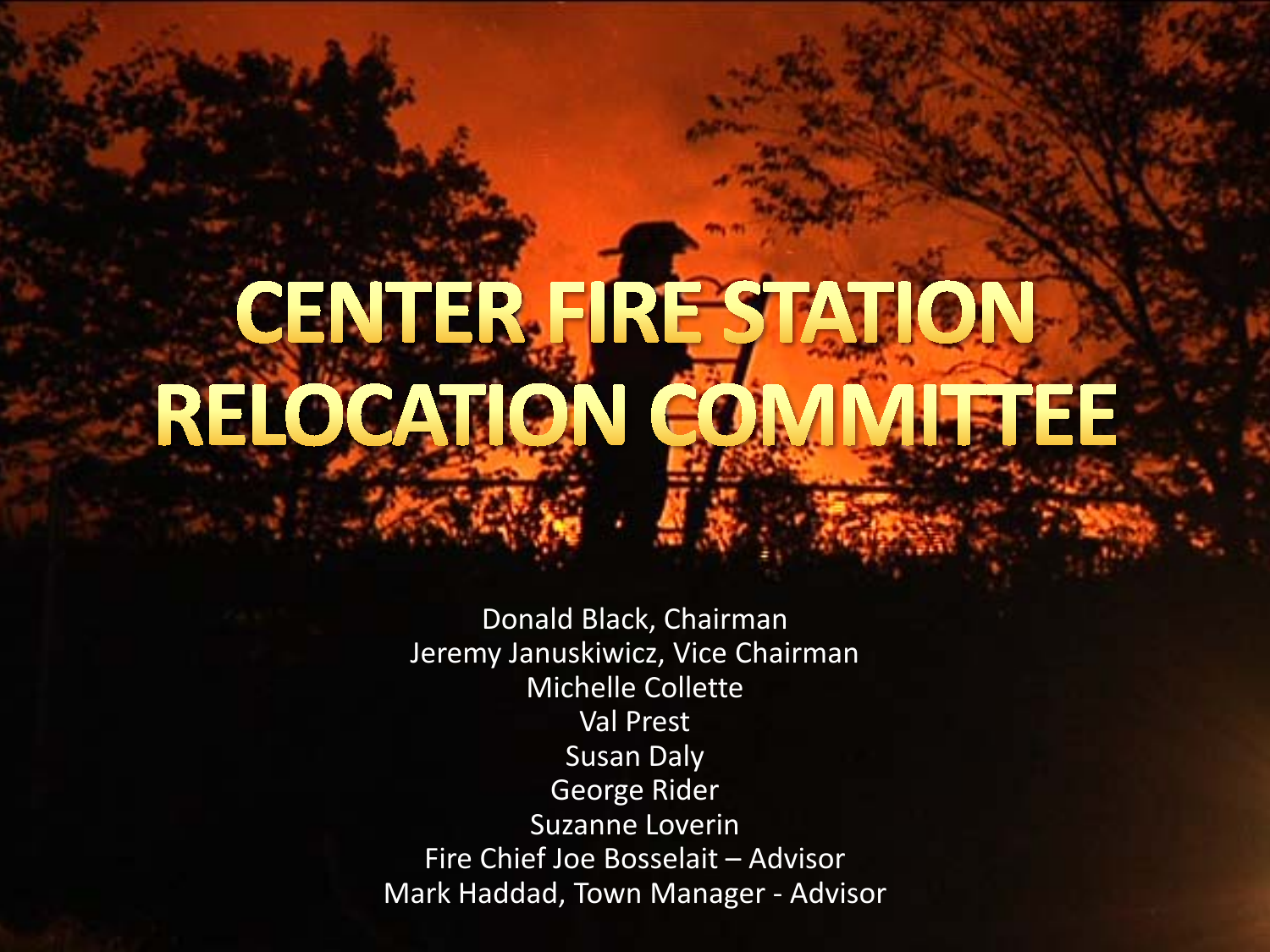## **1.Existing Building Assessment**

- a) Age of Center Station
- b) Structural Integrity
- c) Mechanical / Electrical / Plumbing **Systems**
- d) Physical Building Deficiencies
- e) Site Deficiencies
- f) Regulatory Deficiencies ( ADA, OSHA,FEMA )
- g) Operating Costs
- h) Conclusion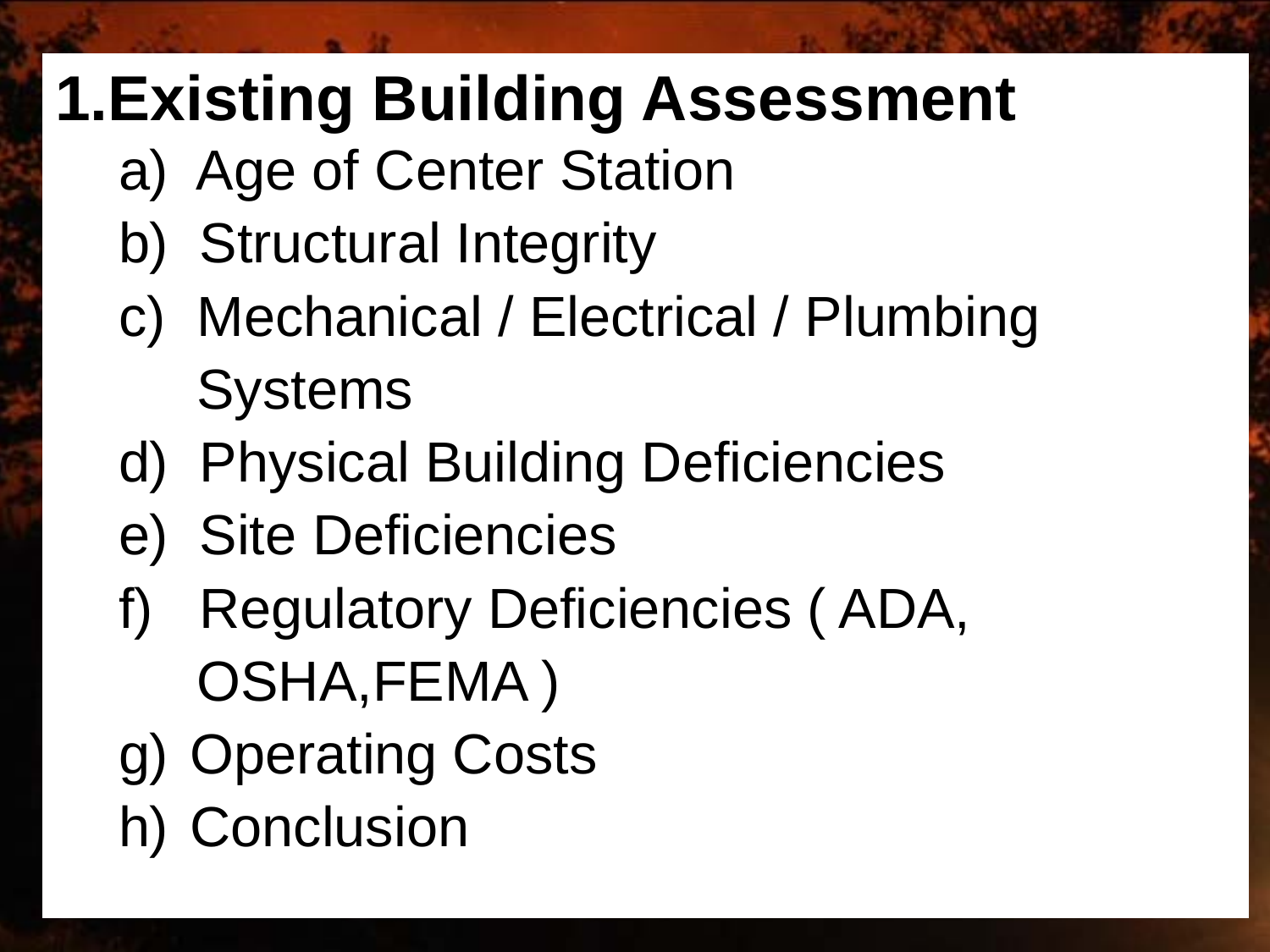#### **2. Needs Assessment**

- a) Present Facilities Needs of Fire Department Operations
- b) Future needs (5, 10, 20, 50 years out ) of Full Time Department
- c) Square Footage Requirements for a Fire **Station**
- d) Acreage Requirements
- e) Parking Requirements
- Response Time Requirements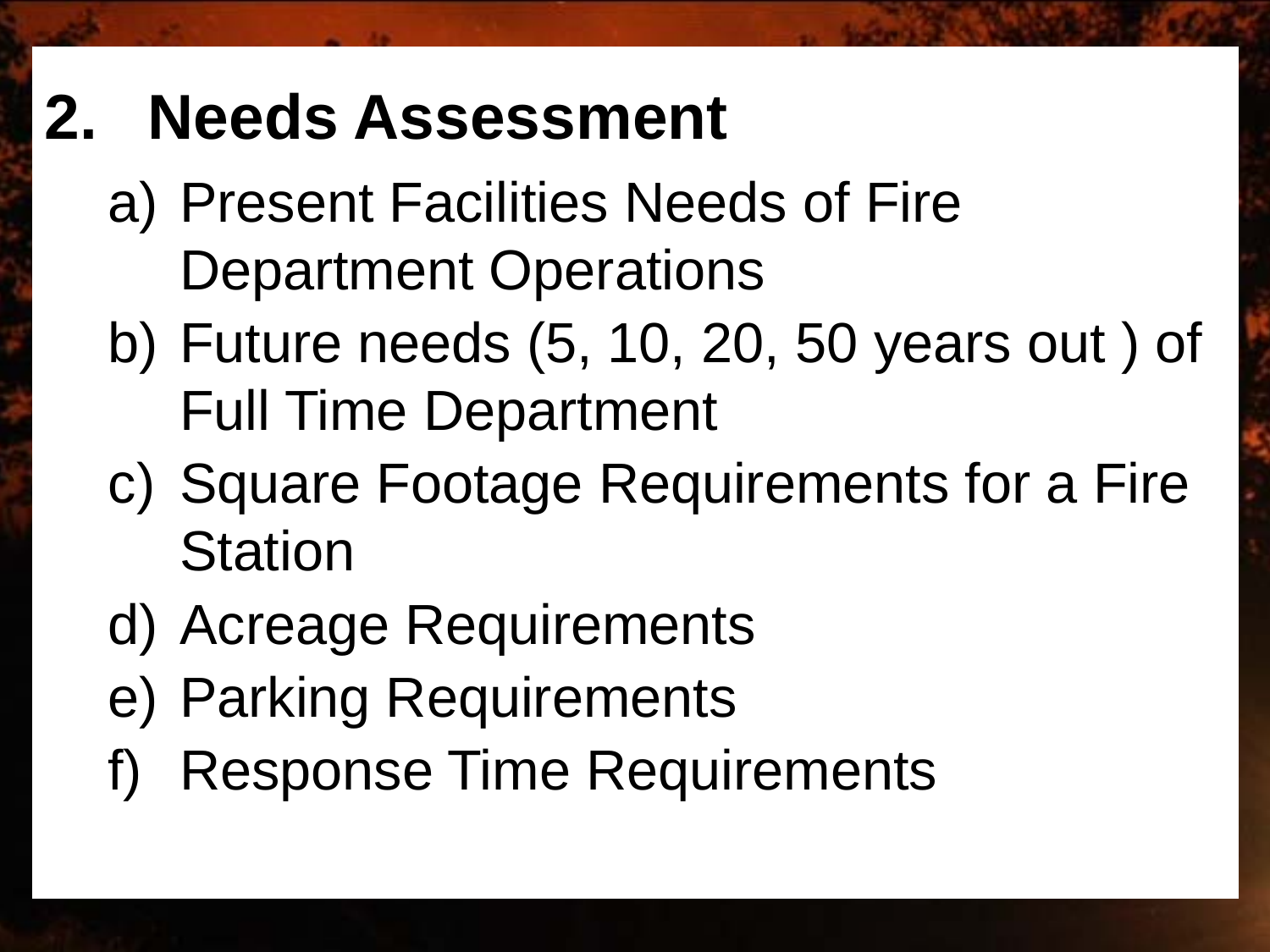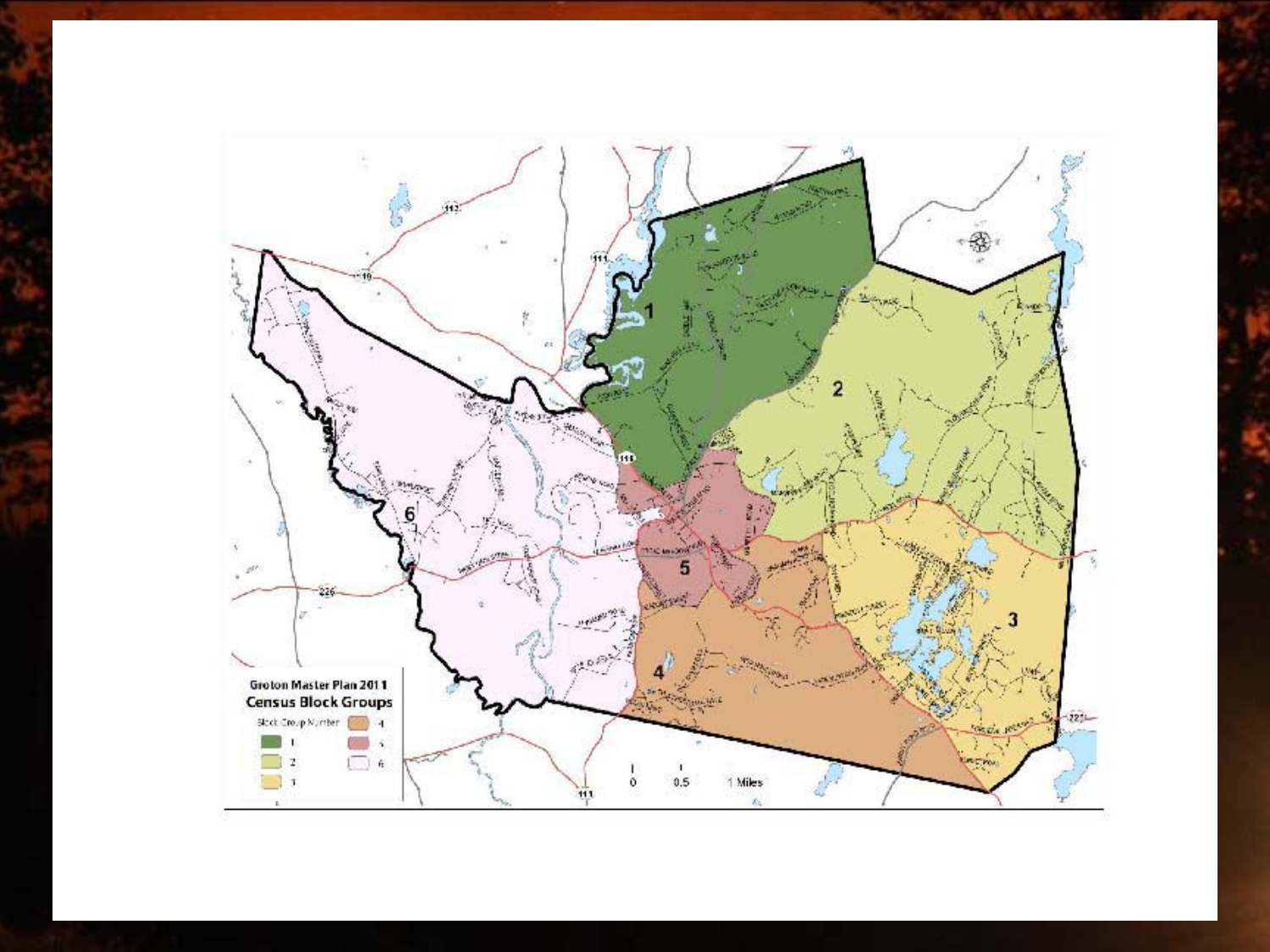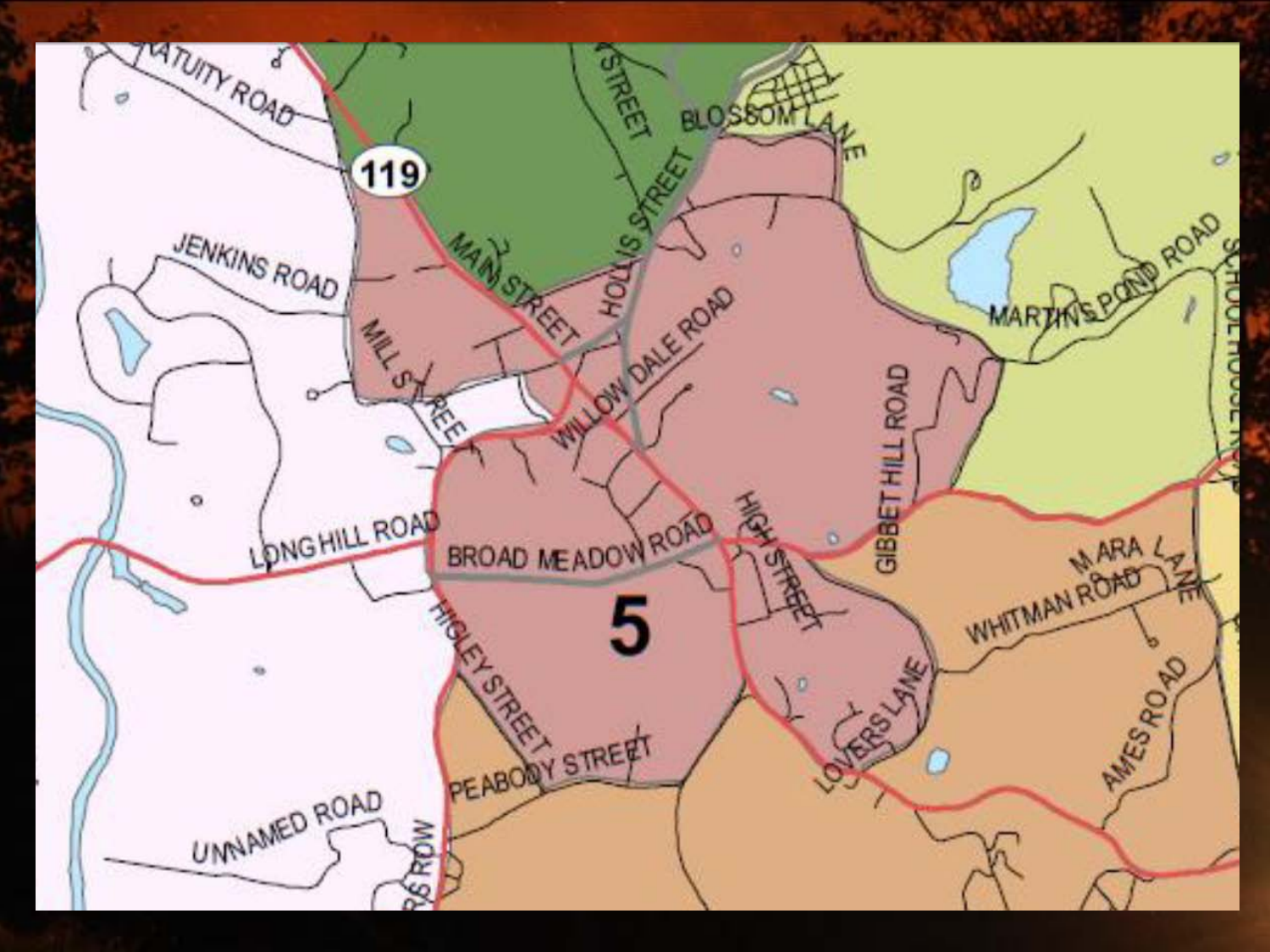#### **3. Due Diligence**

#### **Establish a Search Radius-The 15 Potential Tier 1 Sites:**

279 Main Street – Catholic Church 11 Lowell Road – Lawrence Academy 240 Main Street - Donelans 145 Main Street – Prescott School 75 Hollis Street – Legion Field 78 Hollis Street – Boutwell School Pleasant Street – Next to Public Safety Farmers Row – At Farmers Row & Long Hill Farmers Row – Near Broad Meadow & Farmers Row Farmers Row – Open Space 134 Main Street – North Middlesex Savings Bank 127 Main Street – Cumberland Farms Block 14 Station Avenue – Atlantic West LLC 36 Court Street – May & Hally, Inc 23 Station Avenue - GELD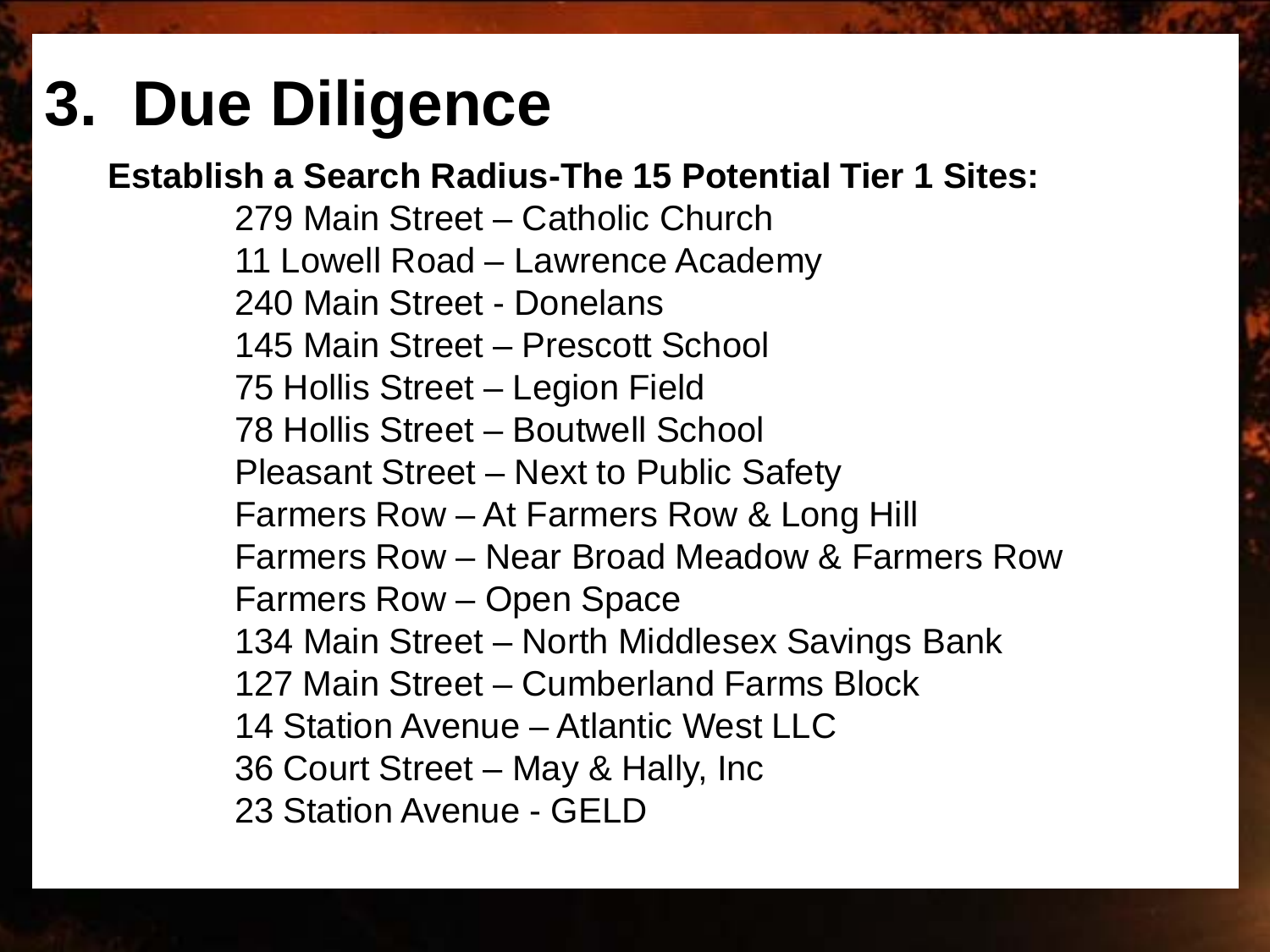| <b>SITE RATING SHEET</b>                                                    | <b>SCORE</b>   |
|-----------------------------------------------------------------------------|----------------|
|                                                                             |                |
| <b>ADDRESS:</b>                                                             |                |
|                                                                             |                |
| STATION IMPACT ON THE NEIGHBORHOOD                                          |                |
| IS THE SITE OF ADEQUATE SIZE TO ACCOMMODATE AN 8000 SQUARE FOOT FOOTPRINT   |                |
| HOW MANY EGRESS ROUTES ARE THERE (1 POINT EACH ROUTE)                       |                |
| IS THERE ADEQUATE SPACE FOR PARKING (30 SPACES BEING THE BENCHMARK)         |                |
| IS THE SITE TOPOGRAPHICALLY ACCEPTABLE                                      |                |
| IS THERE TOWN SEWER ON SITE                                                 |                |
| IS THERE NATURAL GAS ON SITE                                                |                |
| IS THERE TOWN WATER ON SITE                                                 |                |
| DOES RESPONSE TIME CHANGE FROM CURRENT CENTER STATION LOCATION              |                |
| IS THIS SITE TOWN OWNED PROPERTY                                            |                |
| IS THIS SITE PRIVATELY OWNED PROPERTY                                       |                |
| ARE ZONING CHANGES REQUIRED                                                 |                |
| DO WETLANDS HAVE AN IMPACT ON THE PROPERTY                                  |                |
| WOULD SITE DEMOLITION BE REQUIRED                                           |                |
| IS THE SITE IN THE HISTORIC DISTRICT<br>IS THE SITE DIRECTLY ON MAIN STREET |                |
| DOES THE SITE CREATE A SAFE HAVEN                                           |                |
| HOW DOES A TRAINING TOWER EFFECT THE SITE                                   |                |
| GENERAL FAVORABILITY RATING OF SITE (PERSONAL)                              |                |
|                                                                             |                |
| <b>TOTAL SCORE</b>                                                          | $\Omega$       |
|                                                                             |                |
| <b>SCORING RANGE</b>                                                        |                |
|                                                                             |                |
| <b>LEAST DESIREABLE</b>                                                     | $-5$           |
| <b>TOO COSTLY</b>                                                           | $-4$           |
| <b>TOO MANY NEGATIVES</b>                                                   | $-3$           |
| <b>POOR</b>                                                                 | $-2$           |
| <b>NEEDS TOO MUCH WORK</b>                                                  | $-1$           |
| <b>NEUTRAL</b>                                                              | $\Omega$       |
| <b>USEABLE</b>                                                              | $\mathbf{1}$   |
| <b>FAIR</b>                                                                 | 2              |
| <b>ADEQUATE</b>                                                             | 3              |
| GOOD                                                                        | $\overline{4}$ |
| <b>MOST DESIREABLE</b>                                                      | 5              |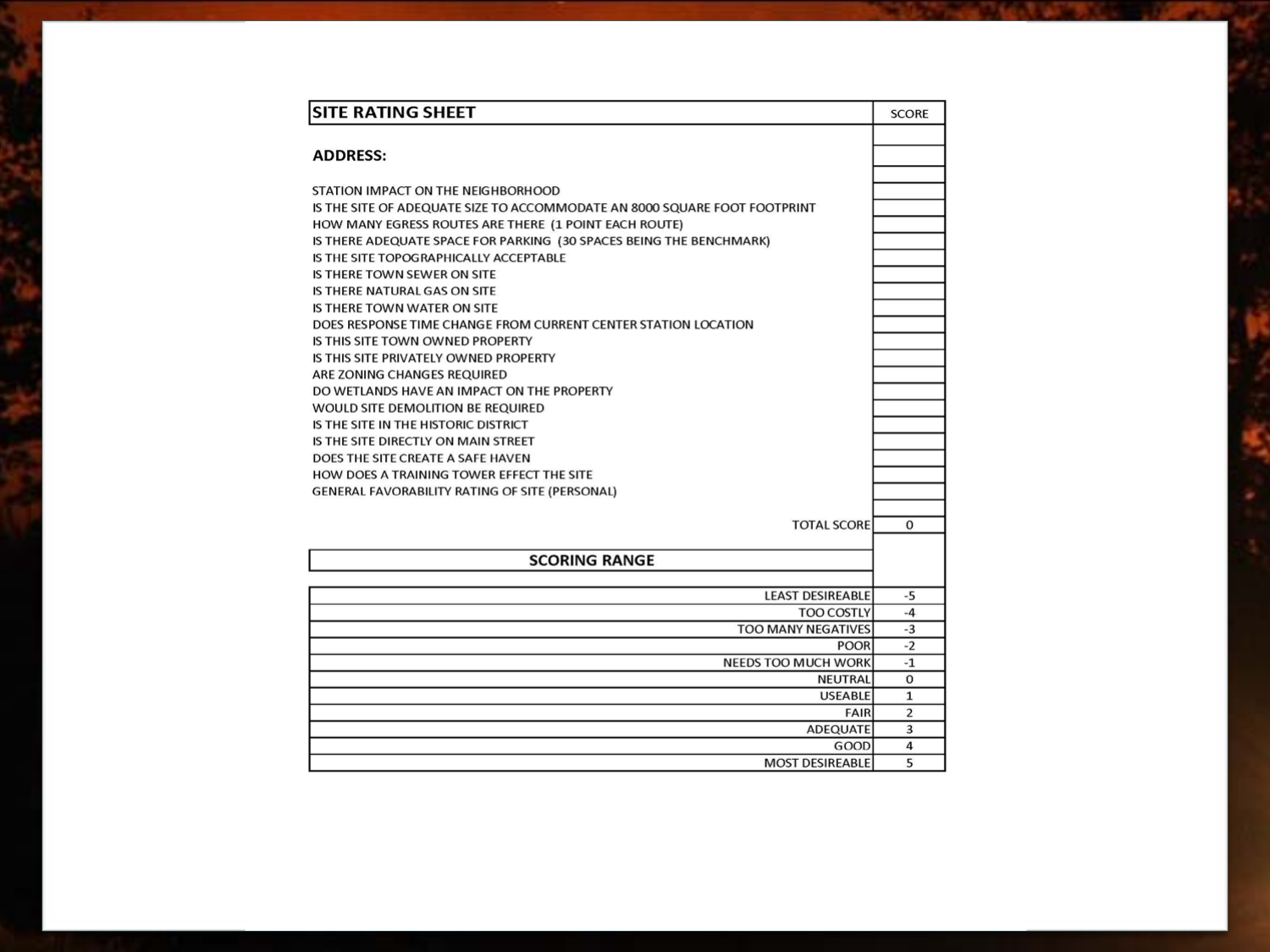### **3. Due Diligence**

a)Site Evaluation

b)Keeping the Community Informed

c)Sites Currently Under Consideration

**a)Prescott School Property – 145 Main Street b)Catholic Church Property – 279 Main Street c)GELD Property – 23 Station Ave**

d)Schedule Public Hearings for Sites Under

Consideration.